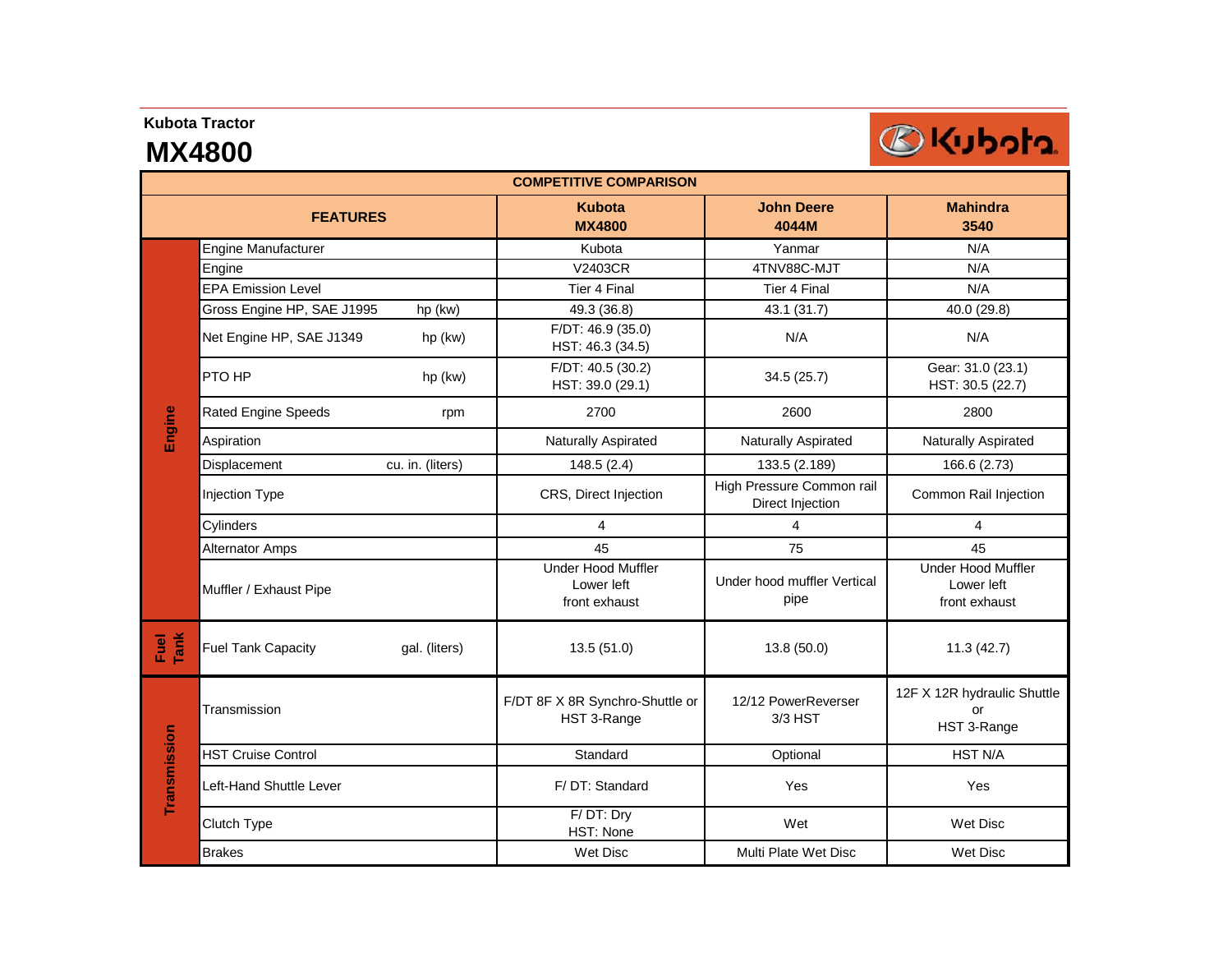### **Kubota Tractor**

# **MX4800**



| <b>COMPETITIVE COMPARISON</b>             |                                                    |                   |                                                                   |                                      |                                      |  |
|-------------------------------------------|----------------------------------------------------|-------------------|-------------------------------------------------------------------|--------------------------------------|--------------------------------------|--|
|                                           | <b>FEATURES</b>                                    |                   | <b>Kubota</b><br><b>MX4800</b>                                    | <b>John Deere</b><br>4044M           | <b>Mahindra</b><br>3540              |  |
| <b>Steering</b><br><b>Axles</b>           | <b>Differential Lock</b>                           |                   | Mechanical                                                        | Mechanical                           | Mechanical                           |  |
|                                           | Front 4WD Axle                                     |                   | <b>Bevel Pinion</b>                                               | <b>Bevel Gear</b>                    | <b>Bevel Gear</b>                    |  |
|                                           | <b>Power Steering</b>                              |                   | Hydrostatic<br>Power Steering                                     | Hydrostatic<br><b>Power Steering</b> | Hydrostatic<br><b>Power Steering</b> |  |
| <b>PTO</b>                                | Type                                               |                   | Independent                                                       | Independent                          | Independent                          |  |
|                                           | Speeds @ RPM                                       |                   | F/DT: 540 @ 2700<br>HST: 540 @ 2659                               | 540 @ 2600                           | 540 @ 2404 rpm                       |  |
|                                           | <b>Engagement Method</b>                           |                   | Electro-Hydraulic<br>Self-Modulating                              | Electro-Hydraulic                    | Electro-Hydraulic                    |  |
|                                           | Clutch type                                        |                   | <b>Hydraulic Wet Clutch</b>                                       | <b>Hydraulic Wet Clutch</b>          | Hydraulic Wet Clutch                 |  |
| <b>System</b><br><b>Three Point Hitch</b> | Type                                               |                   | Open Center                                                       | Open Center                          | Open Center                          |  |
|                                           | Main Pump Flow                                     | gpm (l/m)         | 9.5(35.8)                                                         | N/A                                  | 11(41.6)                             |  |
|                                           | Power Steering Flow                                | gpm (l/m)         | 4.9(18.6)                                                         | N/A                                  | 5(18.9)                              |  |
|                                           | <b>Total Flow GPM</b>                              | psi (l/m)         | 14.4(54.4)                                                        | 15.9 (60.2)                          | 16 (60.5)                            |  |
|                                           | Main Pump Pressure psi                             | $(K\sqrt{sq.cm})$ | 2560 (180)                                                        | N/A                                  | N/A                                  |  |
|                                           | Control Type                                       |                   | Position                                                          | Position                             | Position                             |  |
| Hydraulic                                 | Draft Control Type                                 |                   | Optional                                                          | Standard                             | N/A                                  |  |
|                                           | <b>Draft Control Sensing</b>                       |                   | Top Link                                                          | <b>Top Link</b>                      | N/A                                  |  |
|                                           | <b>Hydraulic Remote Valves</b>                     |                   | 1, 2 or 3 Optional                                                | 3/4/5 Optional                       | 1 Standard                           |  |
|                                           | Three Point Hitch Type                             |                   | Cat II/I                                                          | Cat I                                | Cat I                                |  |
|                                           | Telescoping Link Ends                              |                   | Optional                                                          | Optional                             | Standard                             |  |
|                                           | Lift Cap, 24" Behind Lft Pts., SAE                 | lbs. (kg)         | 2310 (1050)                                                       | 2500 (1135)                          | N/A                                  |  |
| <b>Dimensions</b><br>Weight               | Wheelbase                                          | in. (mm)          | 74.6 (1895)                                                       | 73 (1855)                            | N/A                                  |  |
|                                           | Height (top of ROPS)                               | in. $(mm)$        | 95.7 (2430)                                                       | N/A                                  | 98.7.7 (2492)                        |  |
|                                           | Turning Radius w/o Brake<br>4WD engaged / no brake | ft. $(m)$         | 2WD / 8.5 (2.6)<br>4WD / 8.9 (2.7)                                | 9.84(3)                              | 10.3 (3200)                          |  |
|                                           | Weight                                             | lb. (kg)          | F: 2WD 3469 (1574)<br>DT: 4WD 3712 (1684)<br>HST: 4WD 3729 (1692) | 3770 (1710)                          | PST: 4367 (1985)<br>HST: 4817 (2189) |  |